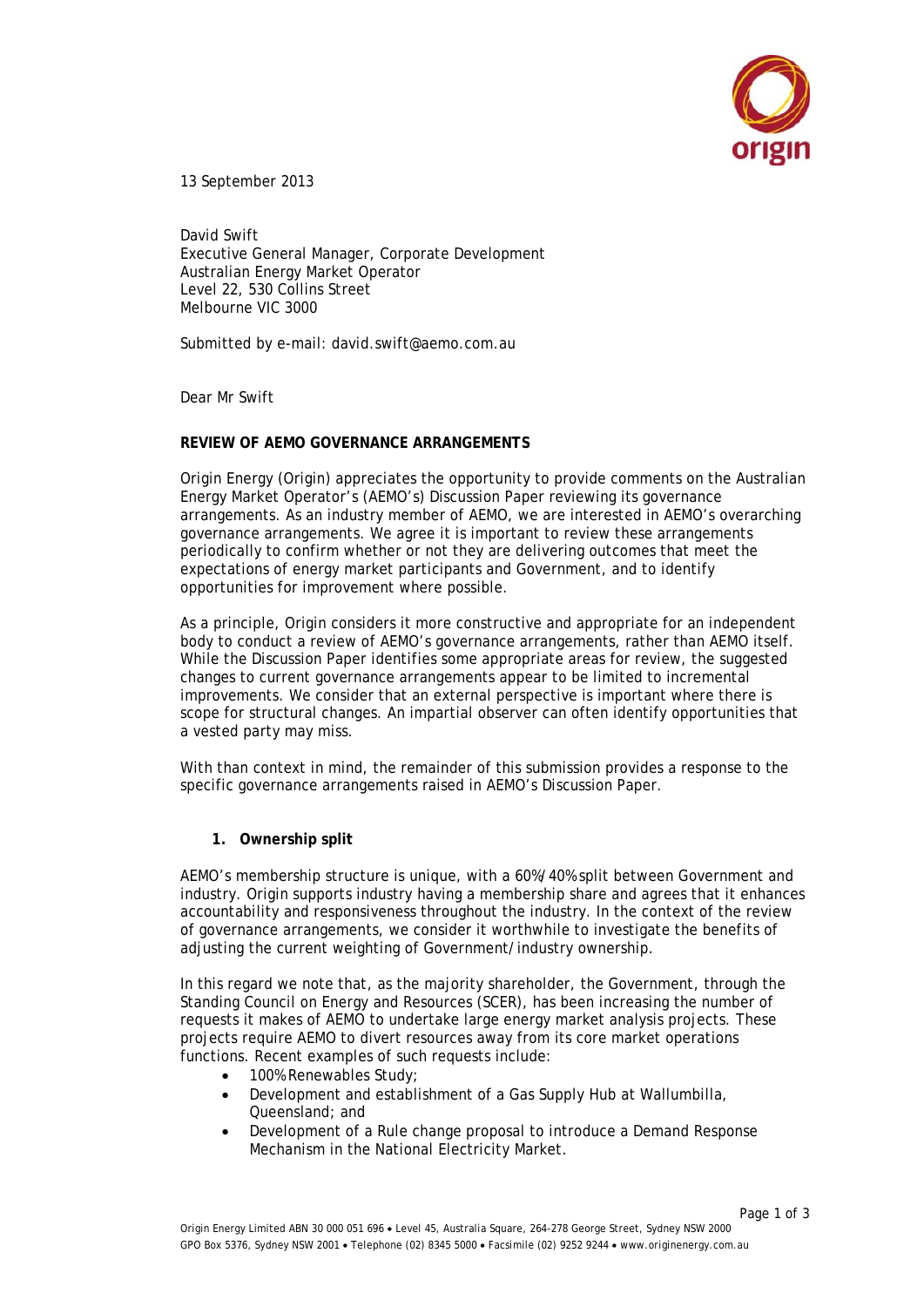While Government may fund some of these projects directly, its requests nonetheless impose an opportunity cost on AEMO – and industry more broadly - in relation to other work streams and capacity to commence new projects. SCER terms of reference tend to carry strict delivery timeframes, which can function to prioritise Government-requested projects ahead of industry-based projects. In addition, there is a significant cost to industry as a consequence of these Government-requested projects; energy market participants are expected to engage actively and provide information and support to these projects. This creates resource allocation constraints for each individual industry participant also.

While we appreciate AEMO's efforts to improve prioritisation of work streams by establishing the retail and wholesale market leaders' forums, Origin considers that a change to AEMO's ownership structure that gives industry a greater proportion of ownership may provide additional perspective to inform resource allocation. We therefore consider that changes to the ownership split deserve further consideration.

# **2. Board appointment and reappointment**

We support a Board appointment process that would enable involvement of all members earlier in the process. As noted in the Discussion Paper, the current appointment processes differ from the general approach adopted by corporations. We are concerned that the current processes do not reflect best practice.

Origin considers there is merit in explicitly involving an industry member representative from the first stage in a selection process. This would provide an approach that is more representative of AEMO's membership for both initial appointments and reappointments. Broadening industry member engagement at the outset would enable the process to benefit from industry members' diverse experience and expertise, and to strengthen the accountability of the Board to all members, both industry and Government.

# **3. Length of Board appointments**

In determining the appropriate length and number of Board terms, there is a careful balance between utilising experience and providing scope for new perspectives and ideas. We therefore consider that there may be value in increasing the number of terms available for reappointment.

However, our support for this change is subject to the improvements to the Board appointment process discussed above. In particular, there would need to be adequate and early industry input to the selection process and appropriate industry input into any review processes for Board appointees.

# **4. Skills matrix for board appointees**

Origin supports expanding the skills matrix in key areas, particularly IT systems, and agrees that a broader skills matrix would better reflect AEMO business needs. We consider that the amendments suggested in the Discussion Paper (skills relating to the 'operation or knowledge of network business' and 'operation or detailed knowledge of complex information technology systems') are useful starting points and we encourage further development in this area.